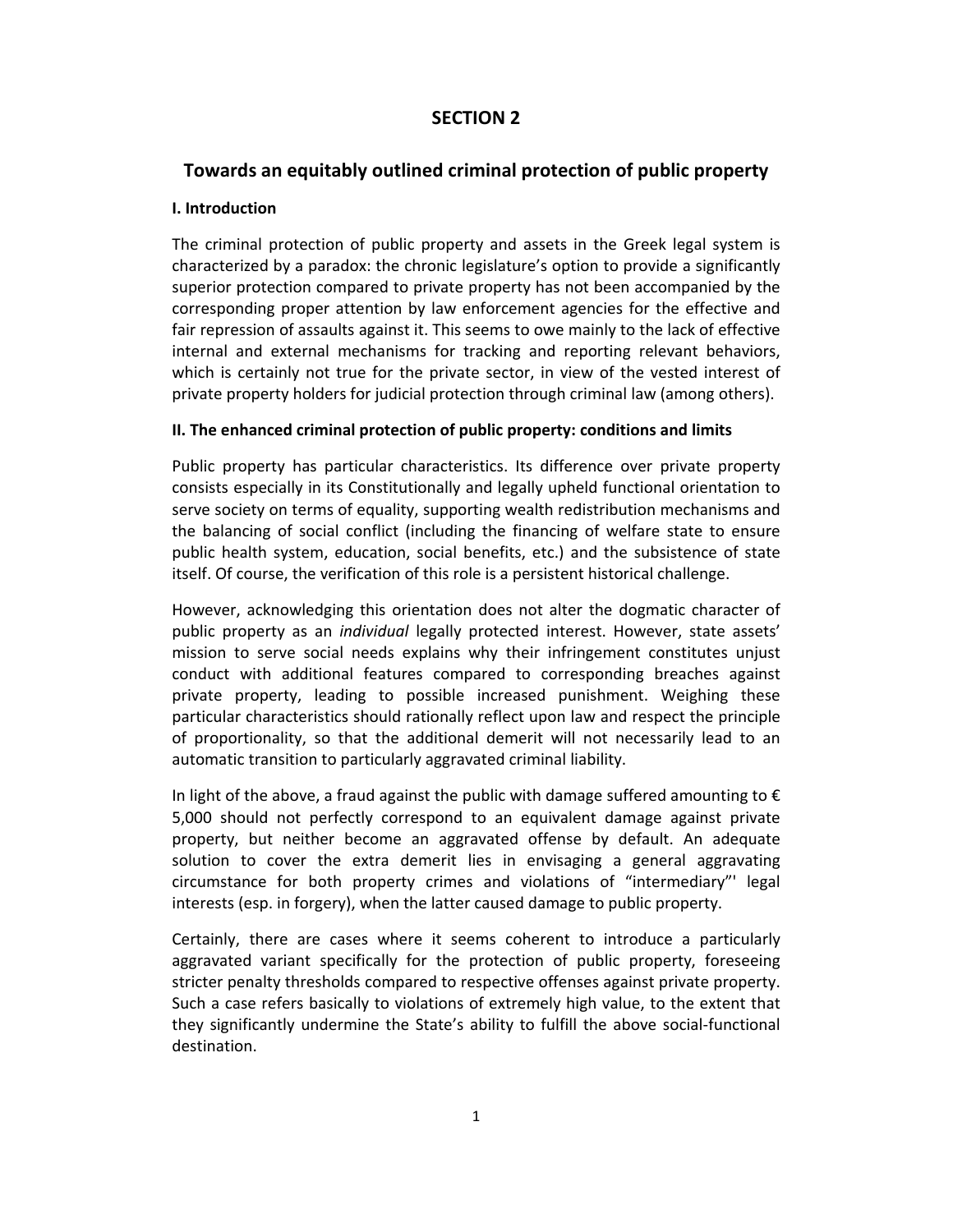### **ΙΙΙ. Defining "public property under criminal law" – The extent of its increased protection**

The above mentioned increased penal protection obviously stretches over all State and public property. Expanding to other, non‐genuine forms of public property should be frugal.

The current conception of property belonging to legal entities that may receive grants or funding from the State, public entities or local banks as allegedly "public" is typical of the outlook.

The modern reality of purely state functions being implemented through legal entities of a private nature poses quite difficult issues on defining the boundaries of increased protection of public property by means of criminal law. It is essential to formulate criteria that would appropriately reflect the current relevant areas of conflict. An increased (majority) participation of the State or another public entity, or even public control over the administration of the legal person coupled with at least a reduced equity State partnership (minority) could be discussed as reliable criteria for the extension of increased protection, together with a possible provision for a general sentencing clause to reduce the increased sanctions, exactly due to the partly private nature of the property. However, it appears more appropriate to provide increased protection for the property of legal entities under private law, in which State participation is definitely linked to control over the administration, as it ensures that their property is put to the service of society.

Since these conditions are not met, the criminal protection of relevant entities should be identical to that afforded to the private sector, so that the State assumes the respective risks of acting within the open economy.

### **ΙV. Protecting tax revenue through criminal law**

The specific features of a large part of the tax revenue, its identification and collection typically requiring the cooperation of the taxed natural or legal person and referring to its productive activity, justify the formulation of special criminal shielding provisions, as also confirmed by international experience.

This property is more vulnerable to violations, as its origins depend on the degree of tax, "customs", etc. compliance of all societies, while criminal conduct is often different to the phenomenology of common property crimes.

The individual traits of this specific part of public property specify the axes of its proper criminal protection.

Therefore, introducing special provisions in the area of criminal tax law, including risk crimes, is originally justified; however, this must be accompanied by a similar outline of threatened penalties (see esp. crimes of issuing/receiving false tax records). Sanctions should also properly weigh the fact that these are by and large proceeds arising from private productive activity and are claimed forcefully and under the State's privileged status; this latter term also favors the introduction of broad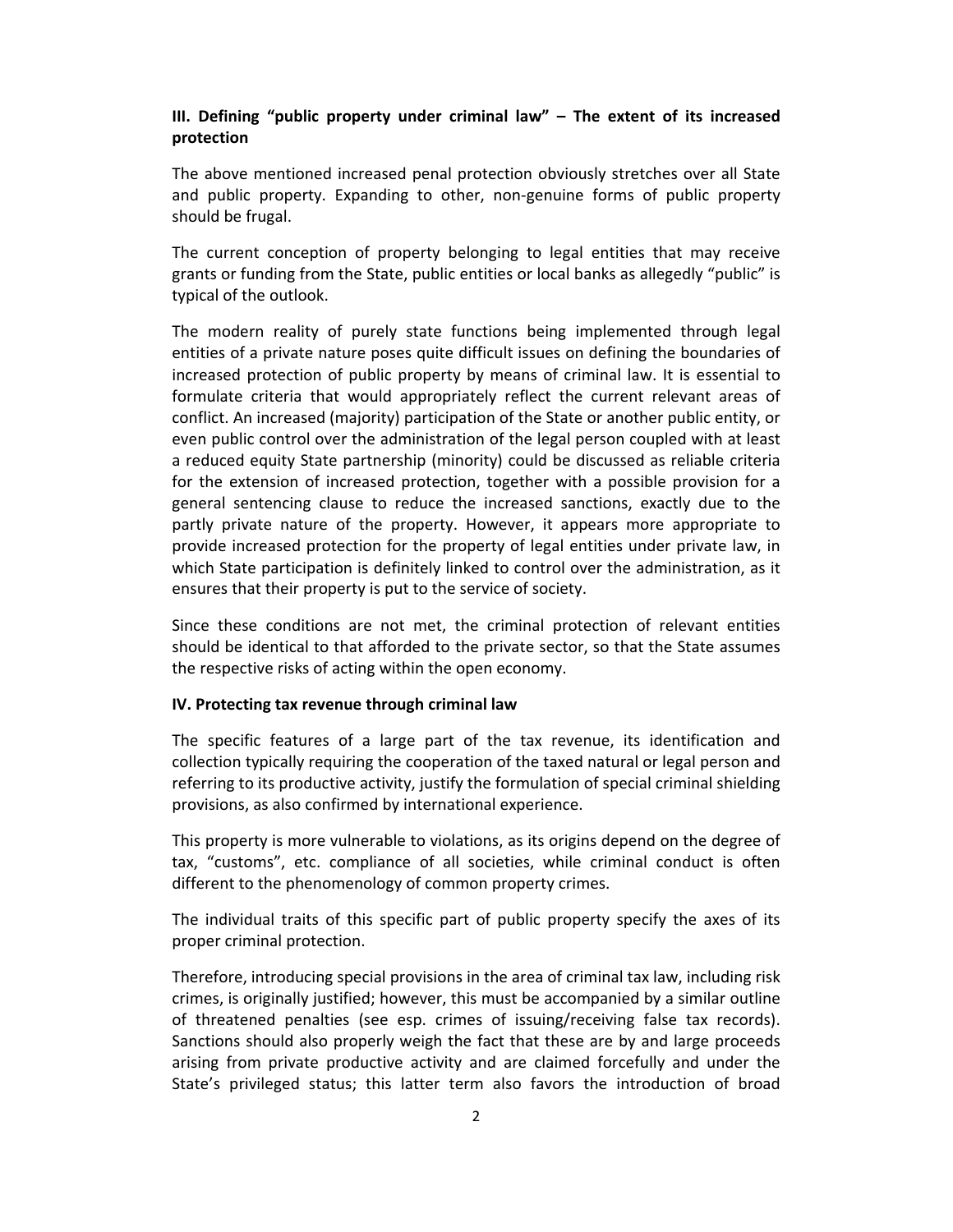prerequisites for repentance. Thus, even for cases of increased demerit, it is appropriate to establish an intermediate sentencing range.

On the other hand, the need for thorough protection does not justify the criminalization of behaviors carrying a low socio‐ethical demerit, the harmful effects of which are exclusively due to the inefficient operation of recovery mechanisms for all public revenue (see esp. the criminalization of defaulting payments: Art. 25 Law 1882/1990, Law 86/1967). These provisions can and should be fully substituted by strong measures of administrative repression and prevention, unless they entail misappropriation.

The possibility of a uniform criminal regulation for all public revenue should also be investigated (particularly for tax, customs, and social security laws). Even if distinct solutions would be promoted in each individual piece of legislation, historical reasons would call for a similar reasoning on the affirmation and status of punishability in order to avoid inconsistencies in the course of criminal repression.

### **V. The increased duty of public officials to protect public property**

Public property is protected not only trough criminal provisions on behaviors directly assaulting it. Special provisions referring to those legally responsible for its management and protection also play an important part in the area of malfeasance by civil servants.

This duty, coupled with the fact that the related criminal behaviors have special characteristics (privileged access to public property and internal deterioration of its protection mechanism) but also affect additional protective features are individual rational criteria for the classification of criminal responsibility. It is more preferable here to express the extra demerit through simply aggravated variants threatened for similar behaviors by non‐officials, and particularly aggravated variants when further conditions apply, such as the essentially substantial value of the infringed property.

#### **VI. The safeguarding of "intermediary" legally protected interests**

The criminal protection of public property (inter alia) is significantly backed by provisions safeguarding "intermediary" legally protected interests (e.g. documents), whose violations the law occasionally links to endangerments and/or harms against public property. This outlook should be retained, but in a way that helps eliminate awkward assumptions in case‐law, particularly in the area of concurrence. For example, this could suggest a specific clause prohibiting the dual criminal assessment of the violation against public property when this is achieved via false documents, certificates, etc., thus fulfilling the technical depiction of more offenses.

### **VIΙ. Administrative sanctions**

All efforts to strengthen the just protection of public property can only imply extensive reforms in the provisions and implementation of various administrative measures, through which the State advantageously protects its property. Provided the effectiveness and fairness of relevant administrative sanctions, especially as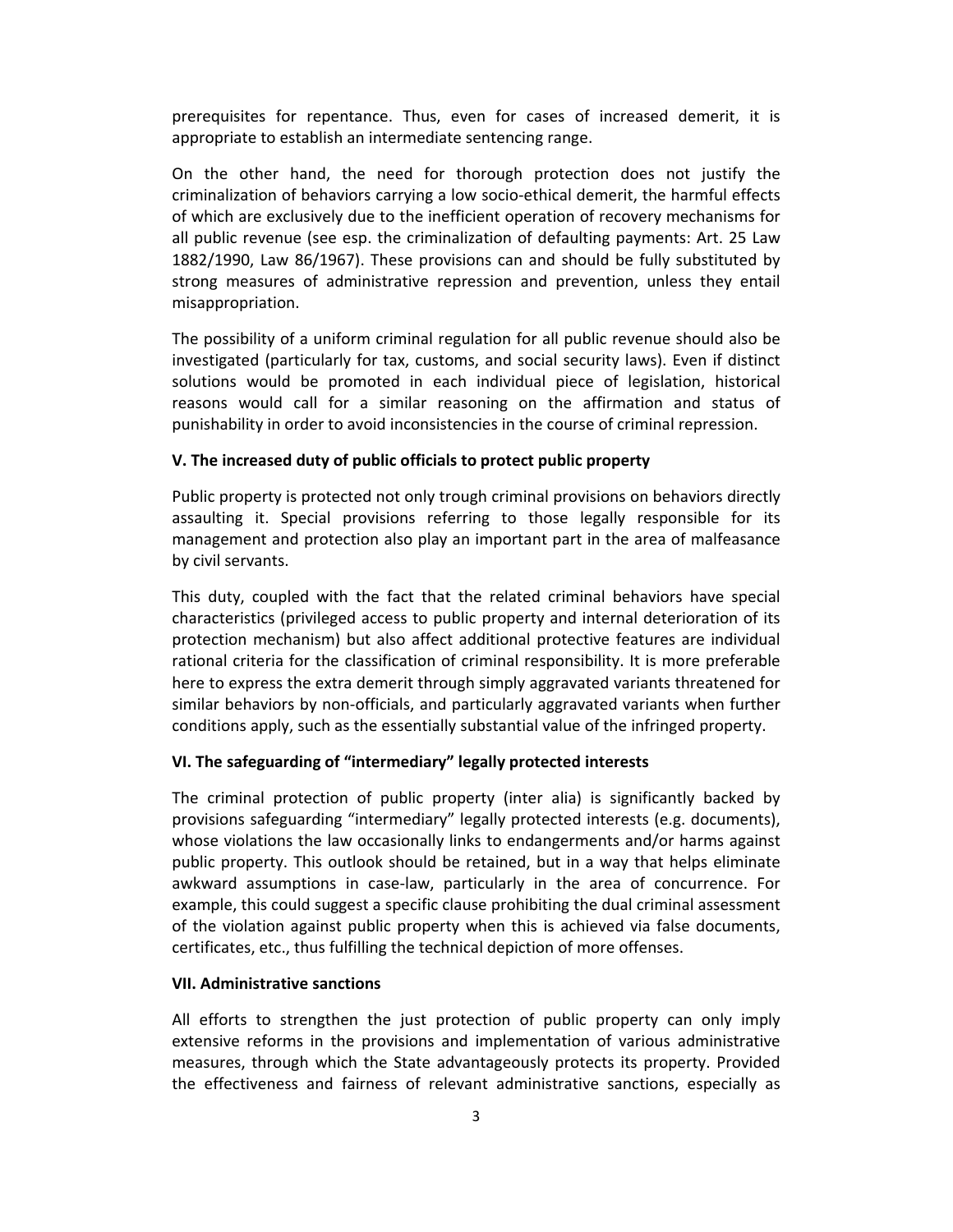regards disciplinary and tax law, an effective mechanism for their co-assessment by the criminal judge is necessary, so that the European equitable ne bis in idem principle could be expressed efficiently in our juridical reality.

In the same context, the formulation of a communication interspace between the two fields should be considered, within which the enforcement of effective administrative sanctions for behaviors of minor demerit (e.g. small‐time tax evasion, small-time social benefit fraud, etc.) could potentially act as substitutes to criminal liability, with a synchronized contraction of the legality principle.

#### **VIII. EU property as public property**

According to primary EU law, the protection of independent standalone EU property should be equivalent to its Member States' counterparts. The minimum level of this protection is today determined in the PIF Convention for violations of EU's financial interests. Whether this assimilation is effectively justified is related to the above criteria for defining public property and the specific identity of EU property itself.

The usual reference to EU's "financial interests" rather than "property" does not imply a different extent of protection, being an alternative rendering of the term. According to the PIF Convention, EU property includes tax claims (i.e. income claims), claims related to EU's expenditure (e.g. recovering illegally obtained subsidies), and any property of the supranational organization in general (EU real estate, securities, etc.) While all contributions comprising EU's own funds are undoubtedly EU property, one must not overlook that some are identified on the basis of revenue collected initially by each Member State. For example, EU claims for Member‐State contributions of collected VAT can only be determined based on the amounts *actually* accumulated by the Member State. The fact that Member States may collect smaller amounts due to VAT fraud and thus yield a smaller contribution to the EU does not suffice to deem VAT fraud a fraud against EU's financial interests, despite the Commission's conflicting interpretation, which it wrongfully justifies by invoking ECJ case‐law. VAT fraud directly inflicts the property of each Member State and through it only *indirectly* affects the implementation of the single EU VAT tax‐rate, thus in effect EU property. Therefore, as to the still EU‐wide debatable issue of whether VAT fraud consists fraud against EU property, it is wise to carry on viewing VAT fraud as an offense exclusively against the property of each Member State, hence applying the criminal protection envisaged in the respective legal order.

The functional purpose of EU's property exhibits similar traits to those found in the properties of its individual Member States. In acknowledging that, one renders the unjust violations specific attributes, but does not alter the *individual* character of the particular legal right. Arguing that EU's financial interests are qualitatively superior to those of Member States is ultimately incompatible to the Lisbon Treaty itself. The key provision of Article 325 § 2 TFEU promotes the assimilation principle in protecting EU's financial interests compared to the respective interests of individual Member States.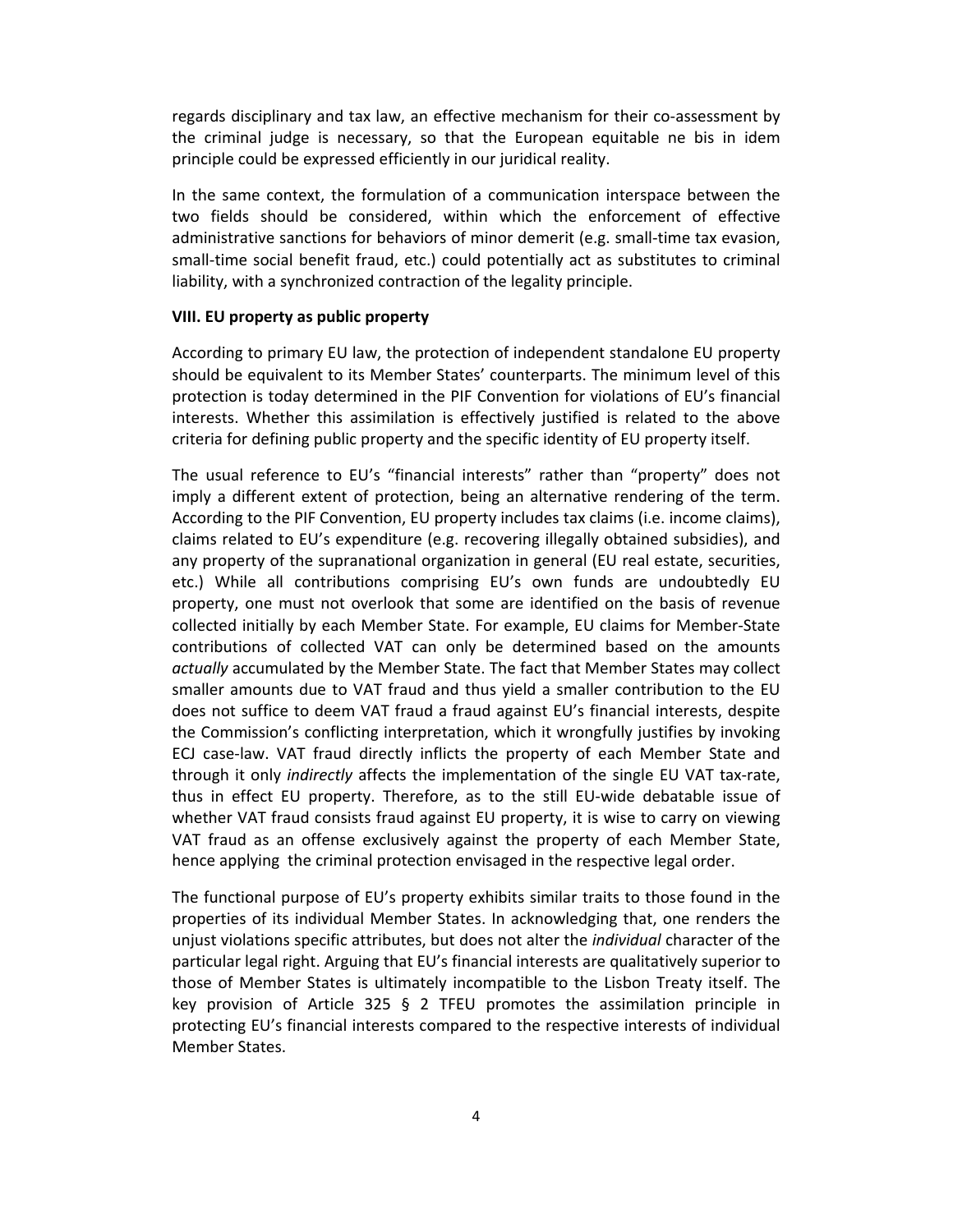The criminal protection of EU property through such a methodology, given that it can currently be implemented through local law enforcement systems only, should reasonably account for the origins and structure of each legal order. This explains the adoption of the assimilation principle by EU primary law in an absolute manner.

Therefore, the protection of the EU's financial interests by the Greek criminal legal order should adhere to the same guiding principles described above and employed in the criminal protection of national public property.

#### **IX. The principle of assimilation in the protection of EU property via criminal law**

The principle of assimilation in the criminal protection of EU's financial interests, although derived from primary EU law, does not imply automatic absorption. It requires actions of the national legislature, and expresses no options on the specific content of criminal protection. It remains neutral as to the type of criminal protection envisaged for EU property, and is imposed by the "collaborative action model" between the EU and its Member States, which currently dominates the Union's institutional system in the field of criminal repression.

The transposition of PIF Convention in the Greek legal order clearly proves that the assimilation principle was not upheld. As regards the criminal protection of EU's financial interests, this principle does not forbid a broader criminal protection for EU's financial interests compared to the national public ones. However, it demands a minimum protection according to current EU law (found in the respective requirements of the PIF Convention and its Protocols), and its monitoring through the fundamental principles and rights guaranteed in Union law under their more specific coexistence with Greek Constitution. The principle of assimilation does not make it methodologically necessary for the criminal safeguarding of EU property to fall under the same provisions that protect Greek public property. Nevertheless, this approach is the most familiar to conceive. Hence, the necessary criminal protection of EU property should basically utilize the same provisions dealing with offenses against the Greek public property.

### **X. The criminal protection of the property of international organizations as public property subject to conditions**

Unlike the EU, non‐supranational international organizations own their (distinct) property committed to serving their existence and operation, but it has no functional destination in serving social needs through the exercise of public authority, nor do they raise claims to citizens of the international community to contribute in accumulating its own, specified assets aimed to satisfy such needs. Thus, their property is reasonably protected by criminal law according to the evaluations of each legal system, originally as the property of any person or entity.

However, there are international organizations whose property institutionally conveys an international community support to developing or developed countries, citizens, or even regions around the globe hit by natural disasters, etc. So, their function is linked to the exercise of public authorities that are co-decided and agreed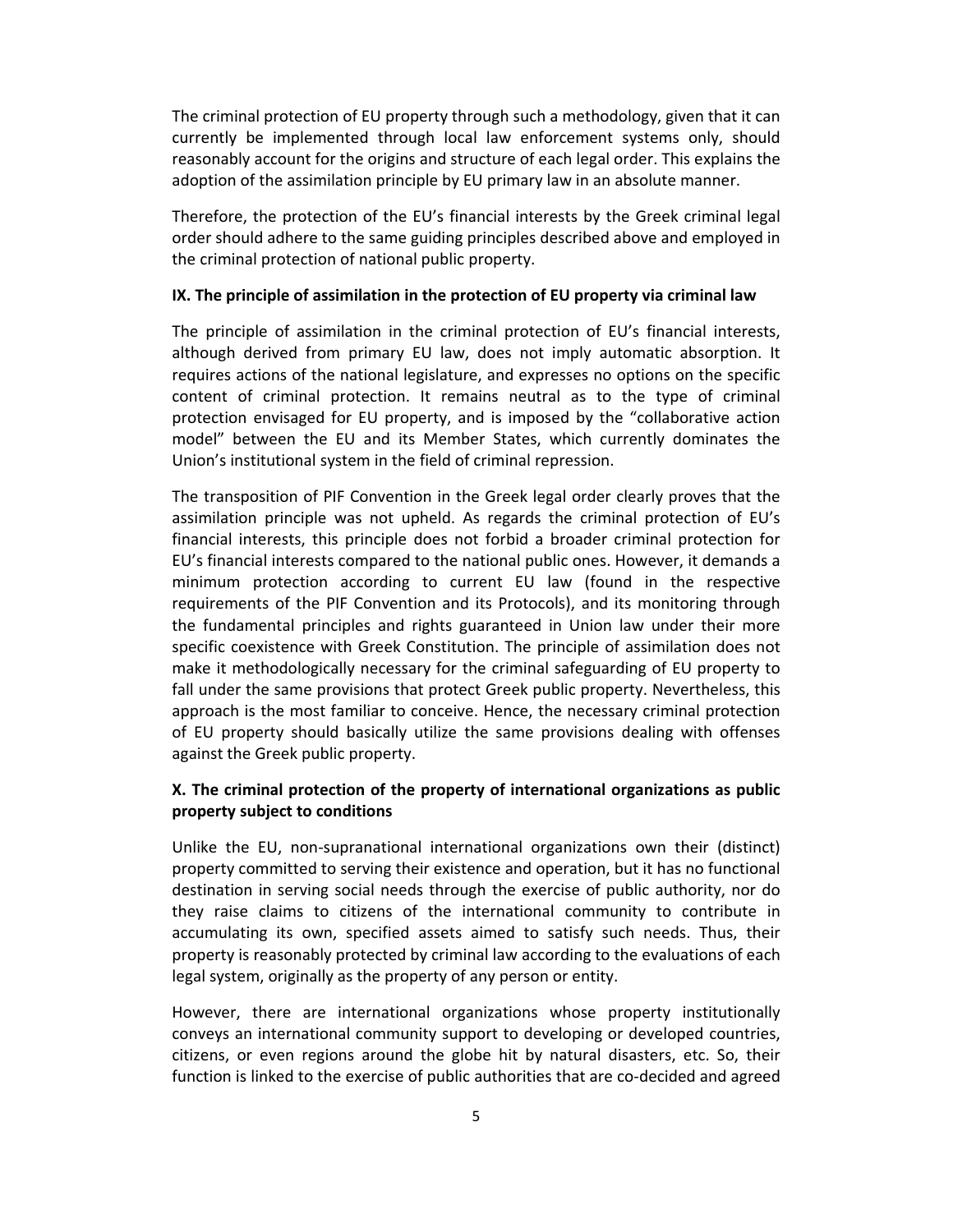for (co-)implementation by their Member States. Such property is qualitatively akin to national public property. Hence, the property of international organizations allocated according to their functional purpose (i.e. the international community's benefit) to support a State's attempts to counter an existential economic crisis or a natural disaster that exceeds the limits of its potential, or even to alleviate the negative impact of the intense and long-lasting exploitation of the so-called third world, justifiably deserves a criminal protection equal to that foreseen for the public property of its individual Member States. This, of course, is understandably not imposable by international law, as it lacks the assimilation principle the way it was previously described. However, it can very well be the choice of legal orders.

### **XI. Harming and endangering public property as a condition and limit of its criminal protection**

Harm and risk in crimes against the public property and ownership, at least general (: common) property and ownership crimes, do not differ from those referring to crimes against private property.

### **1. Subsidy Fraud (abuse of grants & subsidies)**

Typically, the public property suffers a pecuniary damage when a subsidy is received by fraudulent conduct, as in the case of misuse of legally obtained grants. The prior case is fully covered by the provisions on fraud, with no reason for introducing a new, special one.

In contrast, for any misuse of legally obtained subsidies or grants that does not fulfill the elements of fraud, it is necessary to introduce a new relevant offense, to the degree that one can find several cases left criminally uncovered de lege lata. The same provision should reasonably occupy corresponding behaviors against EU property. Indeed, criminalizing such conduct without including the element of fraud requires: a) a digression from the term "subsidy fraud" often used internationally to describe such demeanor, and the adoption of the term "subsidy abuse", and b) a milder retribution in relation to fraud, to the extent that the subsidy abuser has legally acquired the disputed amount and simply uses it in breach of the undertaken commitments.

#### **2. Special cases of public property endangerment: a call for enhanced protection?**

Breaches of diligent management, especially on public procurement and public spending in general, by public officials‐managers of public property, even if not associated with a specific pecuniary damage, often entail endangerment of public property (e.g. when a mayor awards a contract for a municipal project in violation of the public procurement legislation without reducing the municipal property). Such cases of endangerment, however, do not necessary require individual criminal remedies: the subsidiarity principle and the fragmentary nature of criminal law justify anti-crime intervention when the abuse of management relates to specific property damage (even an attempted one), and the perpetrator's harmful intent. In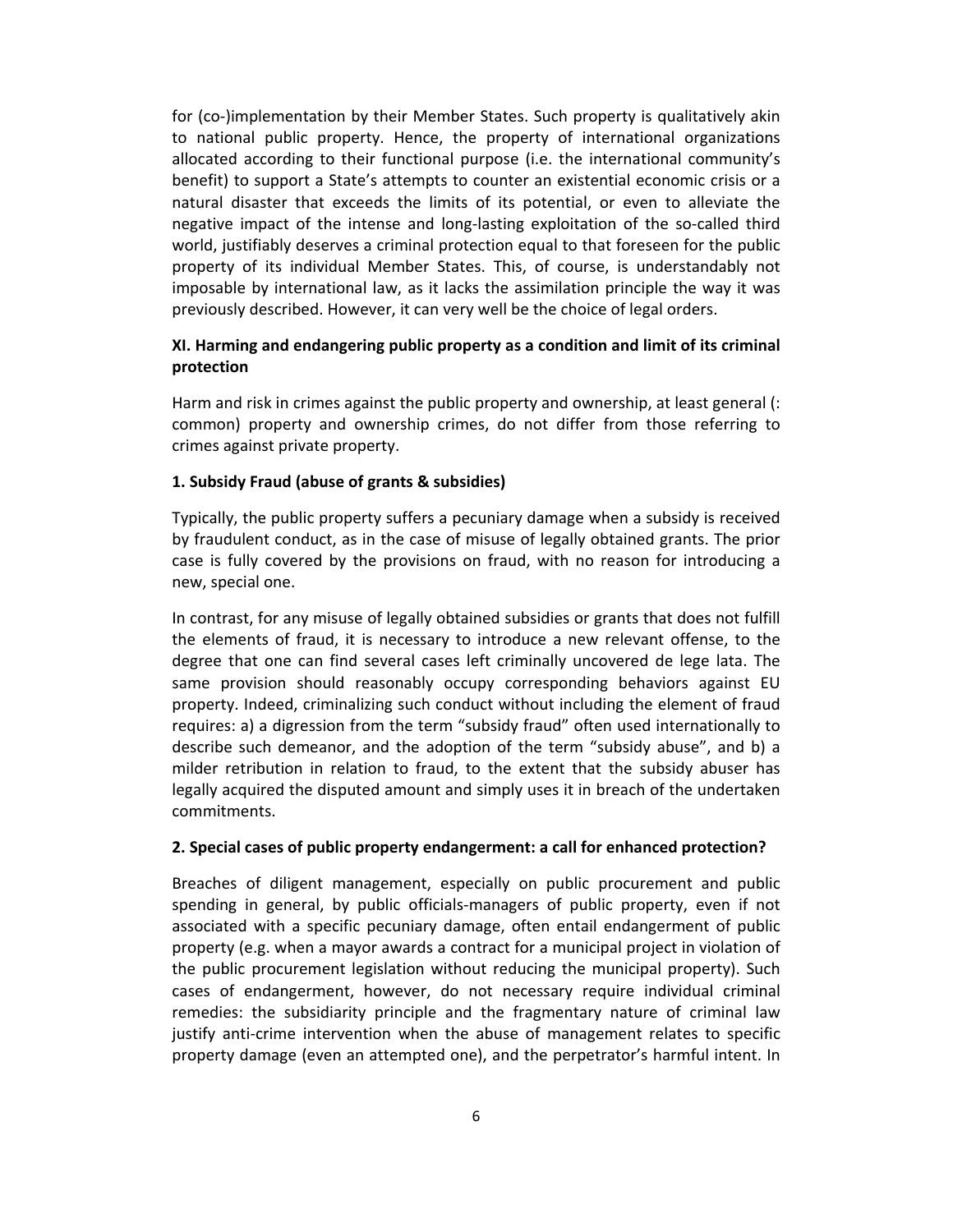all other cases, administrative (disciplinary, etc.) rules suffice to address managerial deficiencies, for which Art. 259 GPC on breach of duty may apply.

In contrast, another case of public property endangerment seems challengeable by means of criminal law; reference is made to cartel partnerships in tenders for awarding public contracts, supplies, or services. In these cases, cartel members distort free competition by selecting their "favored" participant in each tender, while other members are required to either abstain or participate pretextually by submitting a pricier and non‐competitive bid. This behavior implies a real risk to public property, in the sense that it is possible to choose a financially non‐ competitive offer or an unsuitable contractor (who will not properly carry out the project, etc.). This risk can only partially be addressed through administrative law and the criminal provisions on competition (given the very mild sentences of Art. 44 § 1 Law 3959/2011), so it seems appropriate to introduce a special provision.

### **3. The infringement of tax and social security claims as a special form of assault against public property**

Infringements against the Greek state's tax claims constitute special violations of public property, which occur in two ways:

*Firstly*, acts affecting the tax liability and its proper assessment, i.e. tax evasion. In particular, the tax claim is impaired in the event of its (financial and not legal) annulment, as IRS authorities either issue a reduced assessment or none at all, even after the expiration of the legal time due to taxpayer responsibility (e.g. in not even filing tax returns within the prescribed period). Likewise, the tax claim is jeopardized when the taxpayer's actions create a risk of inaccurate or no evaluation of tax revenues, though not yet annulled.

*Secondly*, tax claims (and therefore, public property) are also infringed when the taxpayer prevents or jeopardizes the collection of certified past due tax revenue. This applies both for simple delays in tax payments ("standard delayed tax payment") and for cases when the offender annuls (or attempts to annul) tax collection by diminishing his/her assets or obscuring their actual status thereof ("fraudulent delayed tax payment"). In all such cases, harms against public property (in particular, tax or other claims) occur when recovery is definitively forsaken, while all other cases constitute endangerment. To the extent, however, that the obligation to pay is tied to specific legal deadlines, the annulment‐harm of tax claims illustrates a more specific-technical content, consisting in the failure to meet the payment deadline, as the public has a vested right to expect a property increase through cash inflows to its assets, no later than the deadline. Consequently, even merely exceeding these time limits cancels that expectation. Moreover, viewing such property damage under the classical scope of property crimes would be ineffective: Both before and after the offense, the public holds the same (asserted) claim, which as such is neither impaired nor compromised by a mere delay in tax payment. It is obvious that this reasoning equally applies to delays in insurance contributions.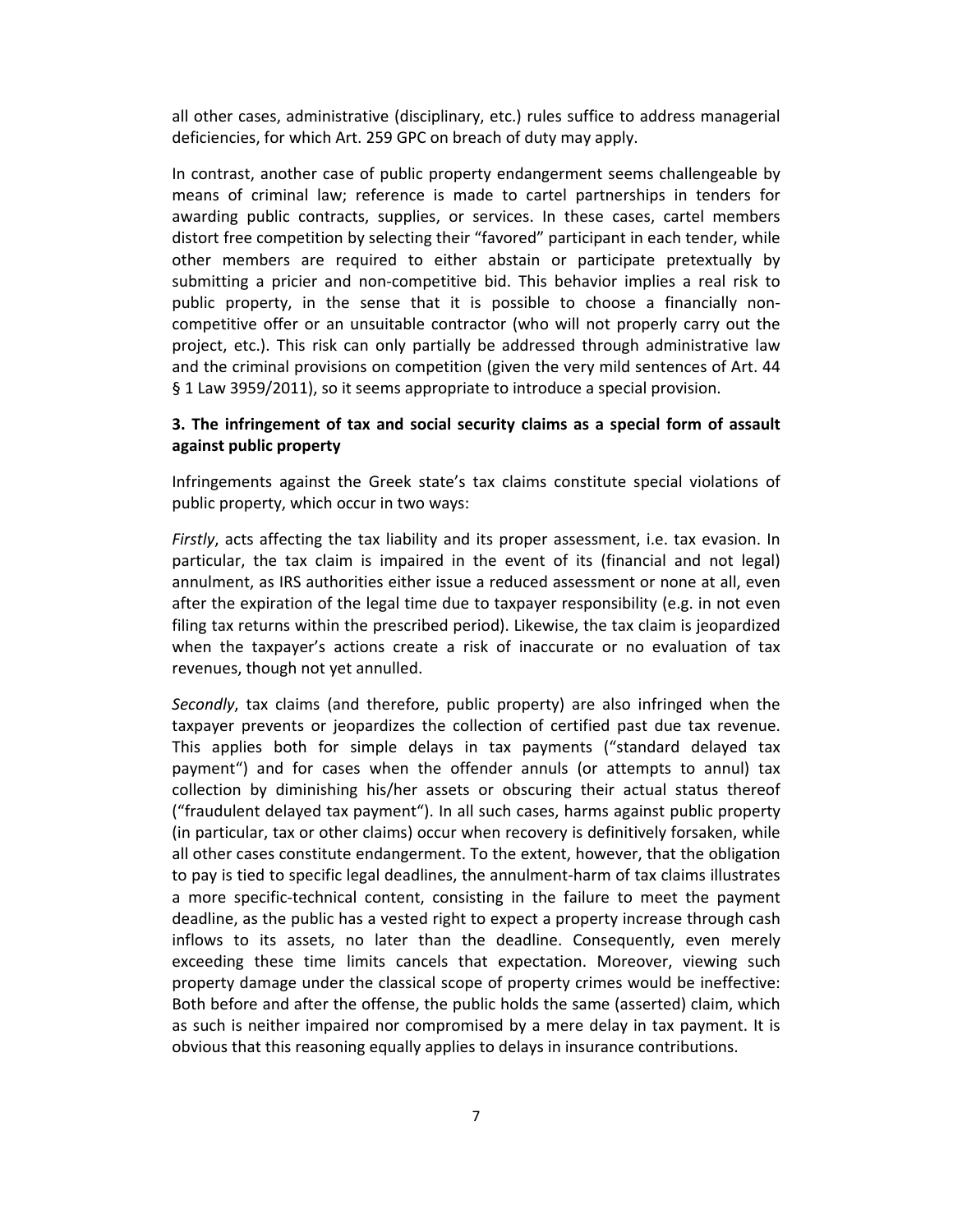### **XII. Sentence increases and reductions in financial crimes against public property and the proportionality principle – Sanction scales and criminal liability**

In some cases when the actus reus or mens rea exhibit substantial qualitative or quantitative discrepancies, the proportionality principle imposes a diversification in threatened punishment, i.e. either an increase (through aggravated variants and circumstances) or a reduction (through minor variants and mitigating circumstances).

#### **1. Escalation of threatened sanctions for financial crimes against public property**

The distinct purpose of public property in relation to its private counterpart and its need for increased protection should be expressed in the penalty envisaged for each relevant offense (property and ownership crimes, crimes against "intermediary" legally protected interests such as documents, etc.) This could be achieved by introducing a general aggravating circumstance (e.g. in Art. 79 et seq. GPC) referring to all property crimes affecting public financial interests.

Beyond that, however, one discovers cases where the intensification of threatened sanctions through modifications in their range (: aggravated variants) is, indeed, necessary for the protection of both public and private property.

Nevertheless, the key persisting issue refers to the selection of the decisive criteria turning this escalation of criminal responsibility to a liability for an aggravated variant. The current legislation's main axis of reference is the amount of financial damage (an approach that may initially be suitable, given the nature of the legal interests violated), via a purely quantitative escalation, at least for felony variants.

This approach carries a certain degree of legal certainty. However, the occasional necessary readjustments in amounts corresponding to each distinct variant place an unbearable burden to legal certainty itself, one that does no honor to our legal system: an automatic and cyclical elimination of punishability due to the statute of limitations for violations "switching" to misdemeanors, simply because the cases did not get irrevocably tried before the new law came into effect.

On the other hand, however, none should overlook the issue of intense legal uncertainty caused by the introduction of aggravating (felony) variants on the basis of extremely vague terms (e.g. particularly high value). The problem is exacerbated even more, especially in view of established Supreme Court case-law accepting that substance courts may unjustifiably invoke these terms.

The solution, therefore, can only be found in merging the advantages of both the escalation and the use of more "flexible" phrasing. This could be achieved by linking the escalation to a socio‐economic "measuring unit" that adjusts "automatically" and intermittently to the fluctuating financial data –such as the daily wage of an unskilled worker, which is a clear definition over other possible measuring units (e.g. the annual gross remuneration of senior civil servants). Thus, the multiple of that unit, which will be required for the "transition" to an aggravating variant, shall acquire a more "open" designation, in line with the temporally variable nature of the defined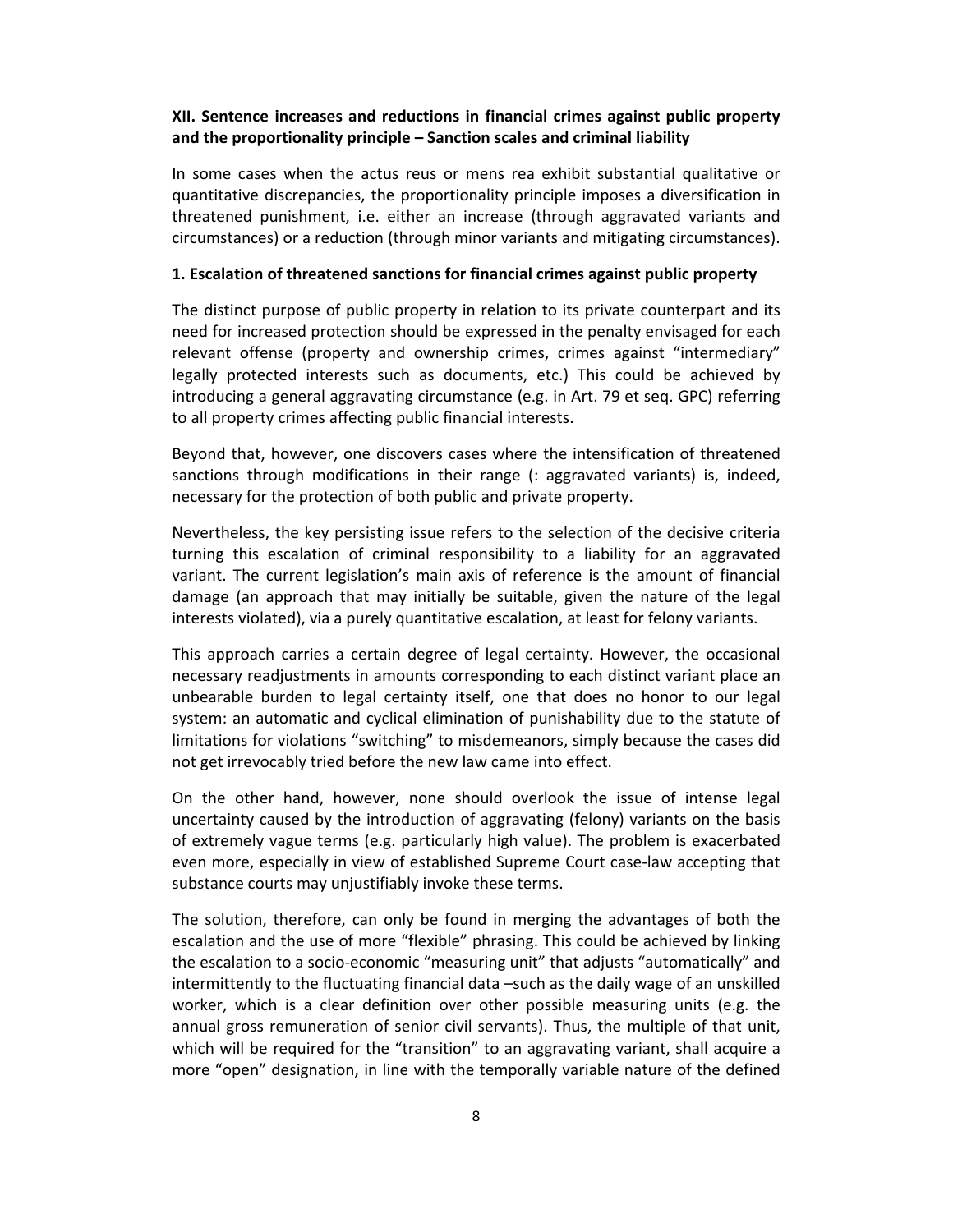article (e.g. "high value is one exceeding 1.000 times the wage of an unskilled worker, as calculated during the tempus delicti").

It is proper to adopt a threefold classification of aggravated violations against (public and private) property:

(i) The first tier should include cases where the amount of damage or benefit is (simply) high, producing liability for an aggravated misdemeanor, in absence of other aggravating factors. The wording could go as follows: "High value is one exceeding 1.000 times the wage of an unskilled worker, as calculated during the tempus delicti" (currently € 26.180).

(ii) The second tier would include felonies (punishable by 5‐15 years incarceration), i.e. cases where the damage or benefit is particularly high. The proposed penalty range will "respond" sufficiently to violations against private property not currently addressed adequately (e.g. fraud in the millions). The proposal estimates that this will compensate the effects of the significant limitation of the criminally protected public sector and the retraction of criminal provisions from the protection of a large number of legal persons under private law it currently monitors (e.g. banks). The wording could go as follows: "Particularly high value is one exceeding 5.000 times the wage of an unskilled worker, as calculated during the tempus delicti" (currently  $\epsilon$ 130.900). Moreover, since the proposed penalty range (5‐15 years) will cover a broad spectrum of crimes, it is advisable to include the reductive options of Art. 83 GPC, thus providing for 1‐9 years imprisonment upon mitigating circumstances.

(iii) Finally, the third tier should include cases involving extremely high‐valued assets, damages, or benefits, with threatened sanctions (under the current general part of the GPC) of 10‐20 years incarceration. The wording could go as follows: "Extremely high value is one exceeding 25,000 times the wage of an unskilled worker, as calculated during the tempus delicti" (currently  $\epsilon$  654,500). This aggravated variant would concern only public property, where the extremely significant damage seriously impairs the public sector's capacity to meet the needs of society by utilizing public property according to its functional purpose. On the contrary, in both previous tiers of aggravated variants, the nature of the contested property as public is only evaluated in the context of the general aggravating circumstance proposed herein.

Besides linking aggravated criminal liability to quantitative factors such as damage and benefit, it is appropriate to also associate it (individually for simply aggravated variants and jointly with the quantitative criterion for particularly aggravated ones) with additional (non-quantitative) criteria, which compose a qualitatively harsher violation and outline an extra culpability. Such criteria are:

(i) The offender's employment status. It should sometimes be simply assessed under the general provision on increased liability of public officials (Art. 262 GPC) and sometimes lead to an aggravated criminal liability, especially when associated with a specific breach of official duty to protect the contested property or, even more, with administrative duties and abuse of managerial authority. Accordingly, disloyalty and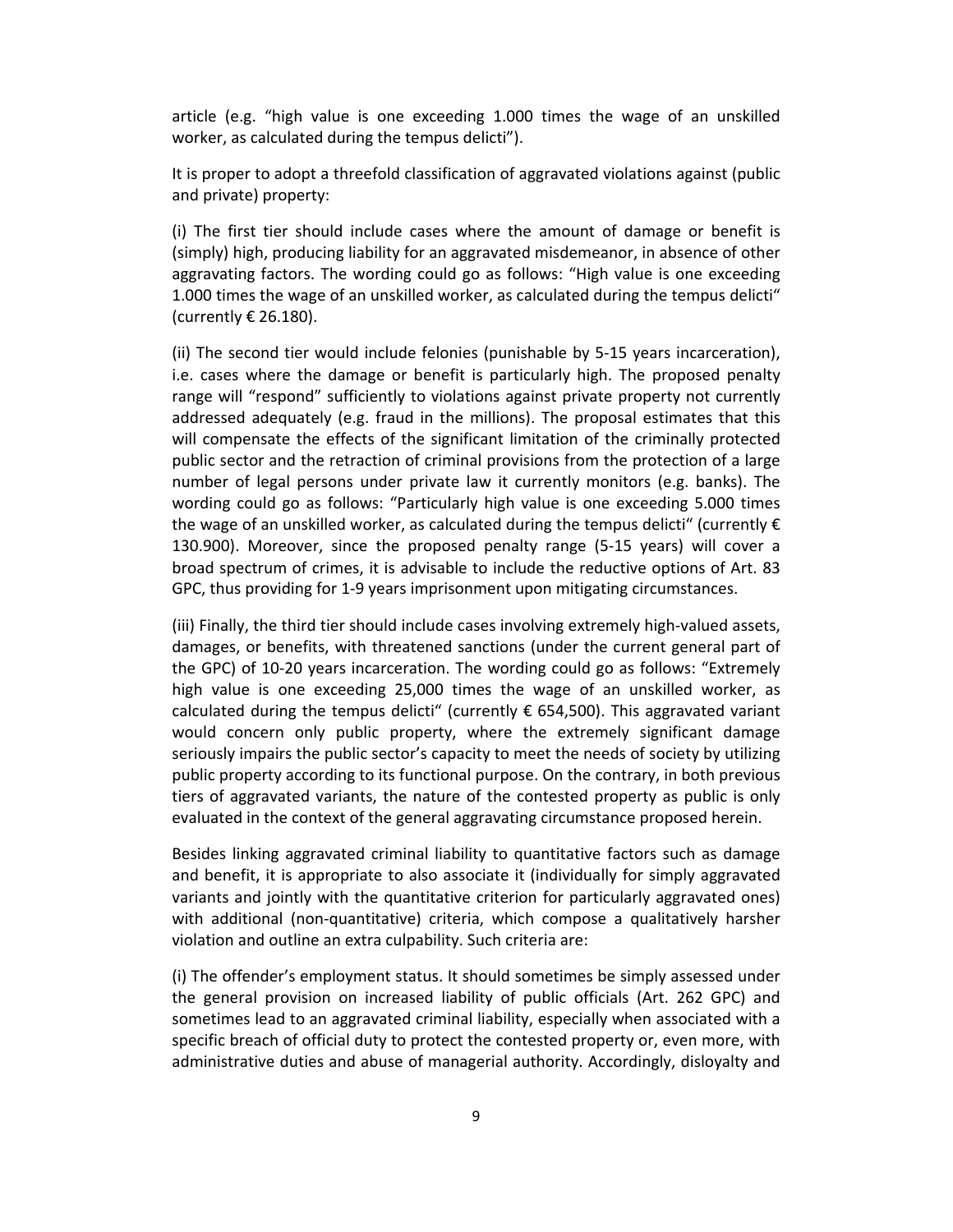embezzlement in office should become aggravated forms of the corresponding common crimes.

(ii) The repeated and systematic perpetration by which the offender obtains income (professional crime‐commission).

(iii) The formulation of organized crime units by the perpetrator and civil servants having an official link to the contested property.

Furthermore, other aggravating factors to be assessed only at the sentencing stage, without a revision of the penalty scale (: aggravating circumstances) include:

‐ The abovementioned general aggravating circumstance of direct infringement of public property,

‐ Employing intricate and fitting methods of concealment and deception,

‐ Influence peddling by supervisors on public officials to achieve breach of duties, given that it is not independently criminalized.

## **2. Reduction in threatened sanctions for financial crimes against the public property**

Current law provides for a more lenient treatment for perpetrators of certain property and ownership crimes when the asset or harm is insignificant, establishing a petty variant. It is an appropriate option that should remain effective (threatening only a pecuniary sanction), though with a reference to the term "small value" to encompass more cases and facilitate the inclusion of petty violations to the offender's benefit. The relevant wording could go as follows: "Small value is at most 10 times the wage of an unskilled worker, as calculated during the tempus delicti" (currently  $\epsilon$  261,80 euro). Moreover, this petty variant appropriately does not apply to violations against "intermediary" legally protected interests (e.g. forgery, issuing of false certificates) with such behaviors (when targeting the intended petty benefit) certainly play a role in sentence calculation.

It is also appropriate to preserve the option for a judicial remission of punishment when the ownership or property infringement is committed due to a need for immediate use or imminent consumption of the item or benefit.

Additional criteria that may play a special role in sentence determination of financial crimes in particular, include: the offender's great poverty that forced his/her hand, the effort for voluntary restoration that does not meet the requirements of repentance, victim compensation or criminal conciliation, voluntary abstinence from the continuation of the crime, as well as the offender's cooperation with law enforcement authorities. However, all these possibilities can already be assessed in the context of the current provisions for mitigating circumstances (Art. 84 § 2 GPC), or even according to the sentencing criteria of Art. 79 GPC.

### **XII. Criminal jurisdiction for financial crimes against the Greek State and the EU**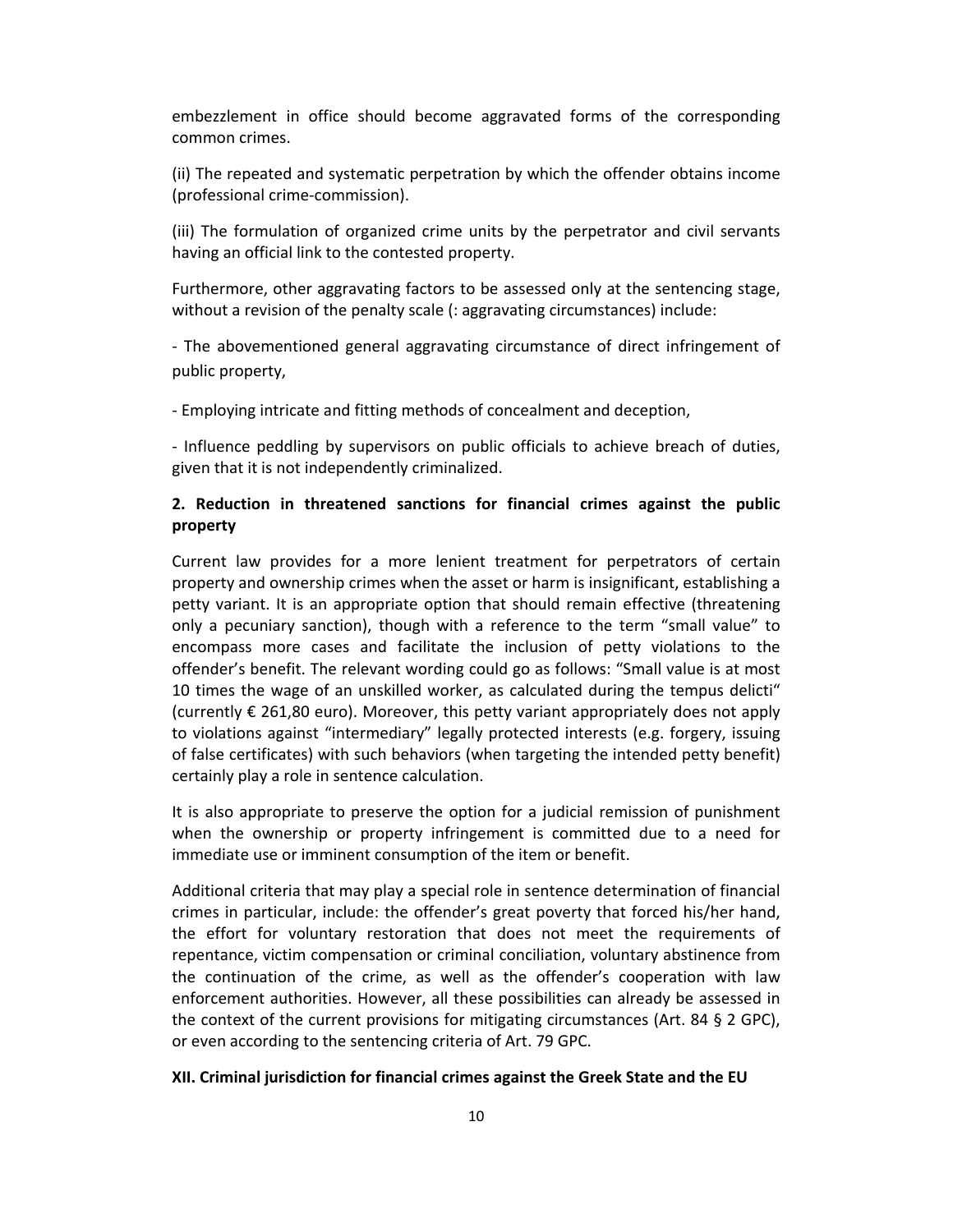#### **1. Jurisdiction for crimes against property of the Greek public**

The Greek criminal provisions on financial crimes against the public sector are directly applicable, without any further requirements, if the relevant offense is committed in whole or in part on Greek soil (: territoriality principle) or on a ship carrying a Greek flag (: flag principle – Art. 5 GPC). A question as to the application of Articles 6‐8 GPC arises only when relevant offenses are committed wholly abroad. In such cases, the possibility to establish Greek criminal jurisdiction depends both de lege lata and de lege ferenda on certain fundamental doctrinal and interpretative approaches regarding both the nature of such crimes and the regulatory limits of other (i.e. apart from the flag and territoriality principles) internationally recognized principles of criminal jurisdiction reflected upon the provisions of Articles 6‐8 GPC (: active and passive personality, state protection, and universal jurisdiction). It is vital to clarify whether the relevant crimes may be perceived as crimes against state legally protected interests and, consequently, whether they can freely and entirely fall under the regulatory scope of state protection, or whether they are offenses against personal or non‐state legal interests, making vital a reduction in other principles establishing Greek criminal jurisdiction for acts committed wholly abroad.

Financial criminality against the State is primarily directed, as mentioned above, against the legal interest of (public) property (: including ownership). This legal right's bearer is, in principle, the Greek state and Greek legal entities under public law, except when exceptional conditions allow for assets of legal persons under private law to be considered public property.

If the legally protected interests of the State were defined as only those exclusively linked to it and its individual functions (e.g. regime), thus excluding legal rights possibly concerning individuals (e.g. property, ownership), then crimes against (public) property do not infringe legal rights of the State, to the extent that such interests are also acknowledged for individuals. Even according to this analysis, however, tax crimes could be identified as violating legal interests of the State, tax claims being financial claims of the State against its citizens that are unilateral, sovereignty‐bound, and lacking a specific exchange, which constitute a particular property asset relating only to the powers of the State, and never found in private property. Under that conceptual classification (more appropriate doctrinally), the State protection principle and the establishment of Greek competence may be triggered (without double jeopardy) only for tax crimes against the Greek State (: as long as the above criteria differentiating the various components of public property are adopted). For crimes against the property and ownership of the State (or public entities, or equivalent private entities), perhaps for tax offenses also, the foundation of Greek criminal jurisdiction for acts committed outside Greek soil should depend on the possible provisions of the active or passive personality principle.

Given the above and assuming that tax offenses affect legal interests co-determined by the powers of the State, it is de lege ferenda vital to introduce three corrective amendments in Articles 5 et seq. GPC regulating the territorial limits of Greek criminal law application: (a) adding tax crimes to Art. 8, thus releasing them from the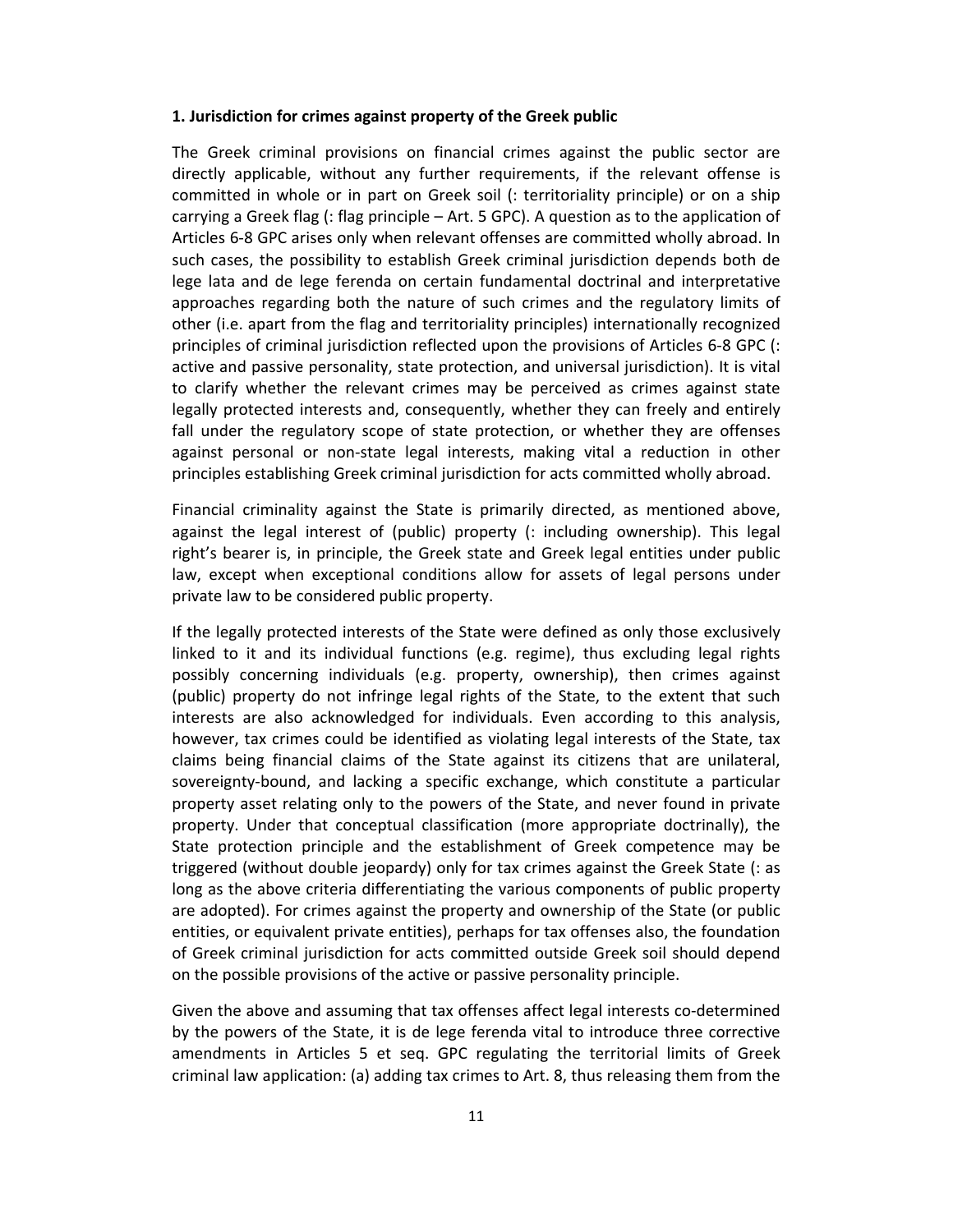double criminality requirement when committed abroad, (b) adding to Art. 7 crimes (including financial violations) committed abroad by a foreign national against the Greek State or legal persons under public law or equivalent private ones, to the extent that the current phrasing refers only to acts against a Greek citizen and creates problems for the inclusion of acts against the Greek State, and (c) detaching the implementation of Articles 6 & 7 GPC from the obligation of foreign States to file an application or charges, especially for misdemeanors against public property

### **2. Jurisdiction and violations against the financial interests of the EU**

As to the foundation of criminal jurisdiction for the protection of its financial interests and by means the PIF Convention, the EU invited its Member States to establish extraterritorial criminal jurisdiction only when perpetrators are EU‐ nationals. Therein, it also explicitly envisaged the possibility for Member States to determine their jurisdiction upon dual criminality. The same tactic was basically followed in the proposal for a Directive, where adopting the principle of active citizenship was extended for offenders residing in a Member State, while the establishment of extraterritorial criminal jurisdiction for such cases became unambiguously detached from the submission of a complaint or application on behalf of the Member State where the eurofraud was committed, but not from double criminality.

Of course, the phenotype of infringements against EU financial interests highlights that violations essentially take place in Member States. So the locus delicti is a dominant element for establishing criminal jurisdiction in all such cases, according to the territoriality principle.

Nevertheless, it is possible that a violation against EU property is not criminalized in a Member State (and not a third country), even if perpetrated there (e.g. due to faulty transposition of EU regulations to national legislation).

Of course, and depending on provisions one would formulate to deal with infringements of EU's financial interests (e.g. crimes of abstract endangerment), the violation against EU property could occur even in a third country, and even by a third country national. The EU did not interfere in such cases, and still the establishment of extraterritorial criminal jurisdiction is basically left to Member States (principle of assimilation). Such a protection is acknowledged against similar offenses against Greek public property according to Art. 7 GPC, at least to a degree. Combined with the assimilation principle, and given Art. 7 GPC should be amended to include crimes against the Greek State; the EU may call upon Greece to protect its Union property.

As mentioned, we need to accept a divergence from dual criminality in establishing extraterritorial criminal jurisdiction for EU tax claims that are violated in third countries. EU customs and tax claims and that relative expression of EU property are not subject to protection by third country tax legislations, as they protect exclusively their own tax claims; such protection may be achieved by amending Art. 8 GPC.